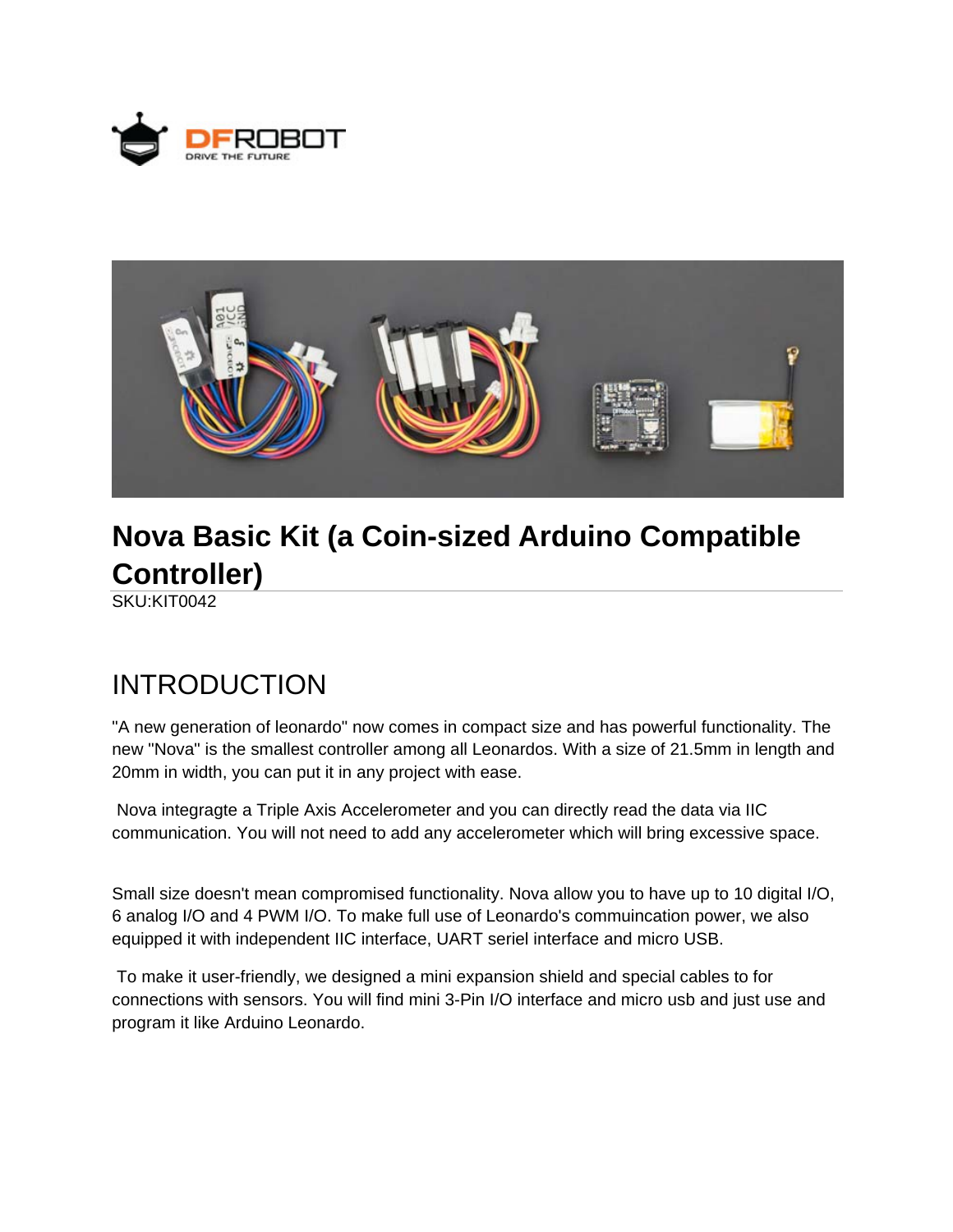We also integrated a mini lipo battery management system. You can charge the tiny lipo battery with micro USB. And if there is no USB power, the battery will automatically supply a stable 5V power. If you are tired of Arduino Lilypad which is powered by Atmega328, this is the chance to try our Nova which has ATmega32u4.



An RGB LED driven by Nova and LIPO battery inside

## **SPECIFICATION**

- Microcontroller: ATmega32u4
- Operating Voltage: 5V
- Digital I/O Pins: 10 (of which 4 provide PWM output)
- Analog Input Pins:6
- Size:21.5mm \* 20mm.(0.85"x0.79")
- Envionment Friendly: Rohs Compliance.
- Accelerometer integrated.
- Highly compacted power management system for charging and boosting.
- Perfect for wearable and interactive project.
- Expansion shield and cables available.

#### **Specification of microcontroller**

- Bootloader: Arduino Leonardo
- Digital I/O Pins: 10
- PWM Channels: 4
- Analog Input Channels: 6
- Independent UART Seriel interface: (RXD(D0),TXD(D1)
- Independent IIC Inerface
- Flash Memory 32 KB (ATmega32u4) of which 4 KB used by bootloader
- $\bullet$  SRAM: 2.5 KB (ATmega32u4)
- EEPROM: 1 KB (ATmega32u4)